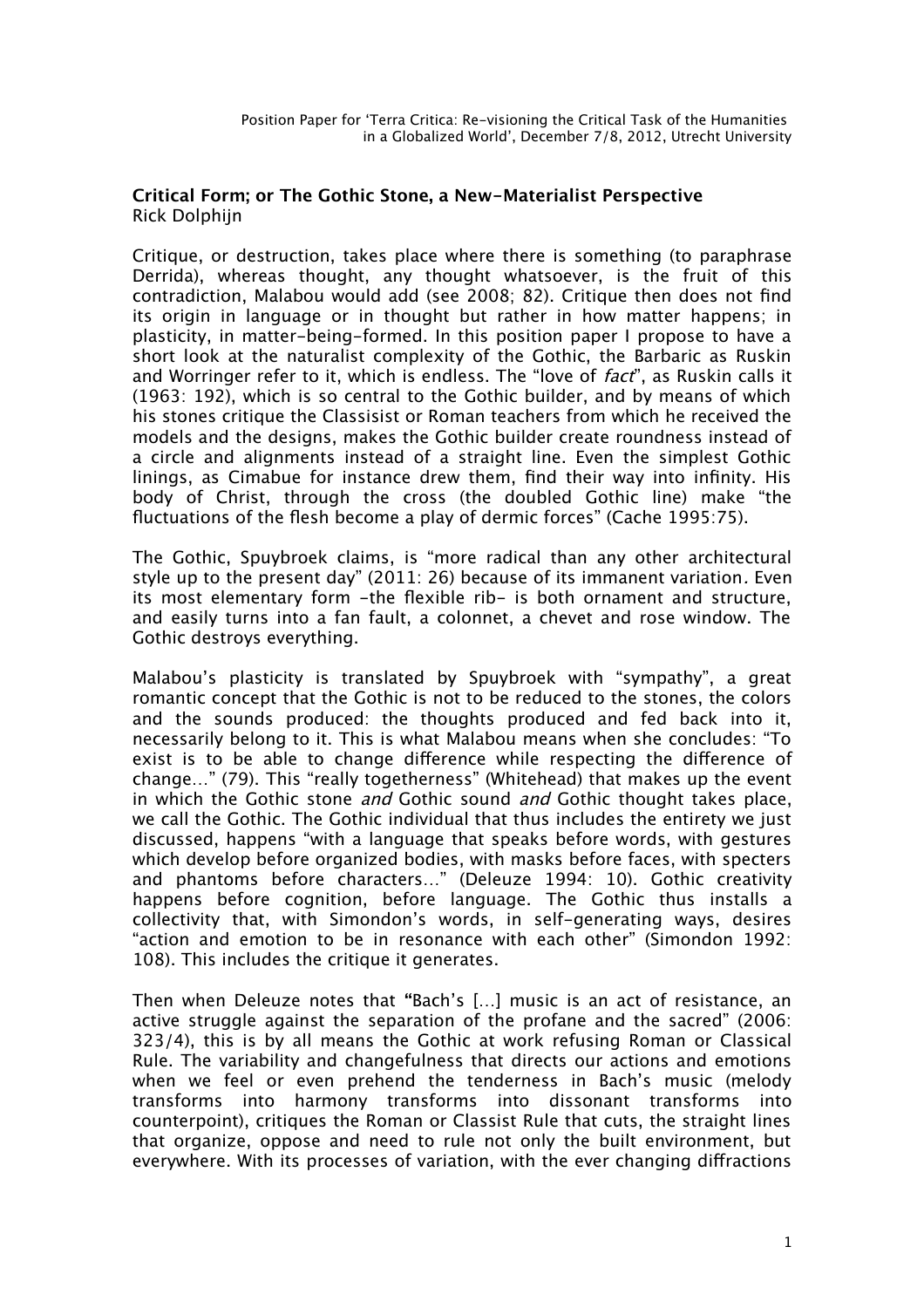caused by the moving of matters and the spatialities thus realized, an *infinite* idea is liberated. The rediscovery of the sacred is crucial to the Gothic spirit.

Deleuze's words tell us that Bach's music offers us a spirituality that has nothing to do with the Church as an institute (the true incarnation of the Roman Empire). Ruskin already ensured us that the Gothic did not so much happen in "those glorious cathedrals", who, on the contrary corrupted Gothic architecture. Ruskin fercely argues: "By the monk it was used as an instrument for the aid of his superstition; when that superstition became a beautiful madness, and the best hearts of Europe vainly dreamed and pinned in the cloister, and vainly raged and perished in the crusade – through that fury of perverted faith and wasted war, the Gothic rose also to its loveliest, most fantastic, and, fnally, most foolish dreams; and, in those dreams, was lost (Ruskin and Rosenberg 1980: 61)".

Bach also shows us that this Gothic spirituality has nothing to do with the highest of tones (although with Gothic compositions from Allegri's Miserere to Prince's Purple Rain, the hights definitely cause a general ascension). That deep spirituality that necessarily resonates with Bach's compositions cannot be pinned down anywhere. It happens in the Gothic *as a whole* which keeps on installing this new spirituality, this unbound spirituality that is not transcendental but that happens in *all* the actions and emotions that make up its intensity. Thus the Gothic presents us a deeply religious anotherness, one that immanently destroys the dominant (Roman/Classicist) form of Christianity. This immanent thought of the Gothic, these spiritual resonances that create the flattest of serpentine surfaces and the highest of nonorganic structures created by its pure material variation and elasticity… comes with a radically new "God".

This *another God* of the Gothic is then the morphogenetic real that we feel or sympathize with in Bach's music, in the Gothic stone, in Cimabues cross, as well as in the resonances that fill up our body when included by it. Analyzing the The Burial of the Count of Orgaz by El Greco, Deleuze shows this Gothic God and its wholly other actions and emotions noting that,

"With God – but also with Christ, the Virgin, and even Hell – lines, colors and movements are freed from the demands of representation. The Figures are lifted up, or doubled over, or contorted, freed from all fguration. They no longer have anything to represent or narrate, since in this domain they are content to refer to the existing code of the Church. Thus, in themselves, they no longer have to do with anything but "sensations" – celestial, infernal, or terrestrial sensations. Everything is made to pass through the code; the religious sentiment is painted in all the colors of the world. One must not say, "If God does not exist, everything is permitted." It is just the opposite. For with God, everything is permitted." (Deleuze 2002: 9/10)

 God, as produced by the Gothic, has the material variations discussed above as its object.; it is the lived abstraction set free by the Gothic. It is no diferent from this object (they are "the same"). Its ideas are not limited (by its individuality) but are determined rather by its movements, by the resonances that pattern it. This time it is not the Roman Julius/Jesus, the God that *only* gives us Rules of Language and that Nietzsche and Klossowski (and Artaud) so